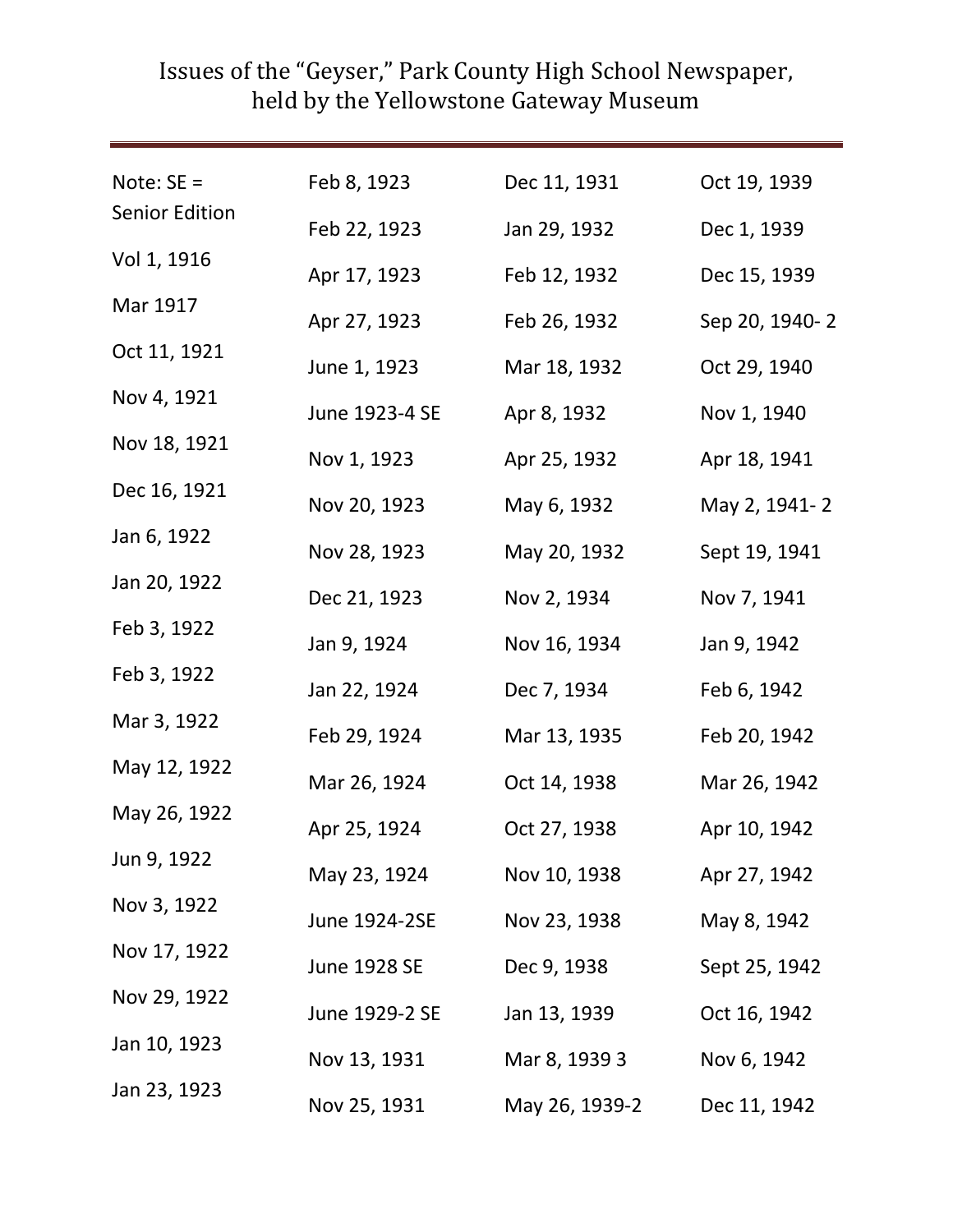| Jan 15, 1943    | Nov 15, 1949-2  | Nov 7, 1952   | Feb 12, 1954 |
|-----------------|-----------------|---------------|--------------|
| Feb 12, 1943 -2 | Dec 6, 1949-2   | Dec 7, 1952   | Feb 26, 1954 |
| Mar 12, 1943    | Dec 20, 1949-2  | Jan 22, 1953  | Mar 12, 1954 |
| Apr 2, 1943     | Jan 17, 1950-2  | Jan 30, 1953  | Mar 26, 1954 |
| Apr 22, 1943    | Feb 7, 1950     | Feb 13, 1953  | Apr 9, 1954  |
| May 14, 1943    | Feb 28, 1950-2  | Feb 27, 1953  | Apr 23, 1954 |
| Oct 8, 1943     | Mar 21, 1950-2  | Mar 13, 1953  | May 7, 1954  |
| Jan 21, 1944    | Feb 27, 1951-2  | Mar 27, 1953  | May 27, 1954 |
| Feb 11. 1944    | Apr 24, 1951-2  | Apr 10, 1953  | Oct 1, 1954  |
| Mar 3, 1944     | May22, 1951-2   | Apr 24, 1953  | Dec 17, 1954 |
| Mar 31, 1944    | Sept 28, 1951-3 | May 8, 1953   | Jan 21, 1955 |
| May 26, 1944-2  | Oct 26, 1951-2  | May 21, 1953  | Feb 19, 1955 |
| Oct 6, 1944-2   | Nov 21, 1951-2  | Sept 25, 1953 | Mar 11, 1955 |
| Dec 22, 1944    | Dec 21, 1951-3  | Oct 9, 1953   | Apr 1, 1955  |
| Jan 26, 1945    | Jan 25, 1952-2  | Oct 23, 1953  | Apr 19, 1955 |
| Feb 23, 1945    | Feb 22, 1952-2  | Nov 6, 1953   | May 20, 1955 |
| Mar 28, 1945-2  | Mar 28, 1952-2  | Nov 20, 1953  | Oct 21, 1955 |
| Apr 27, 1945    | May 20, 1952-2  | Dec 4, 1953   | Nov 18, 1955 |
| Sept 20, 1949-2 | Sept 26, 1952   | Dec 18, 1953  | Dec 16, 1955 |
| Oct 18, 1949-2  | Oct 10, 1952    | Jan 15, 1954  | Jan 27, 1956 |
| Oct 31, 1949-2  | Oct 23, 1952    | Jan 29, 1954  | Feb 17, 1956 |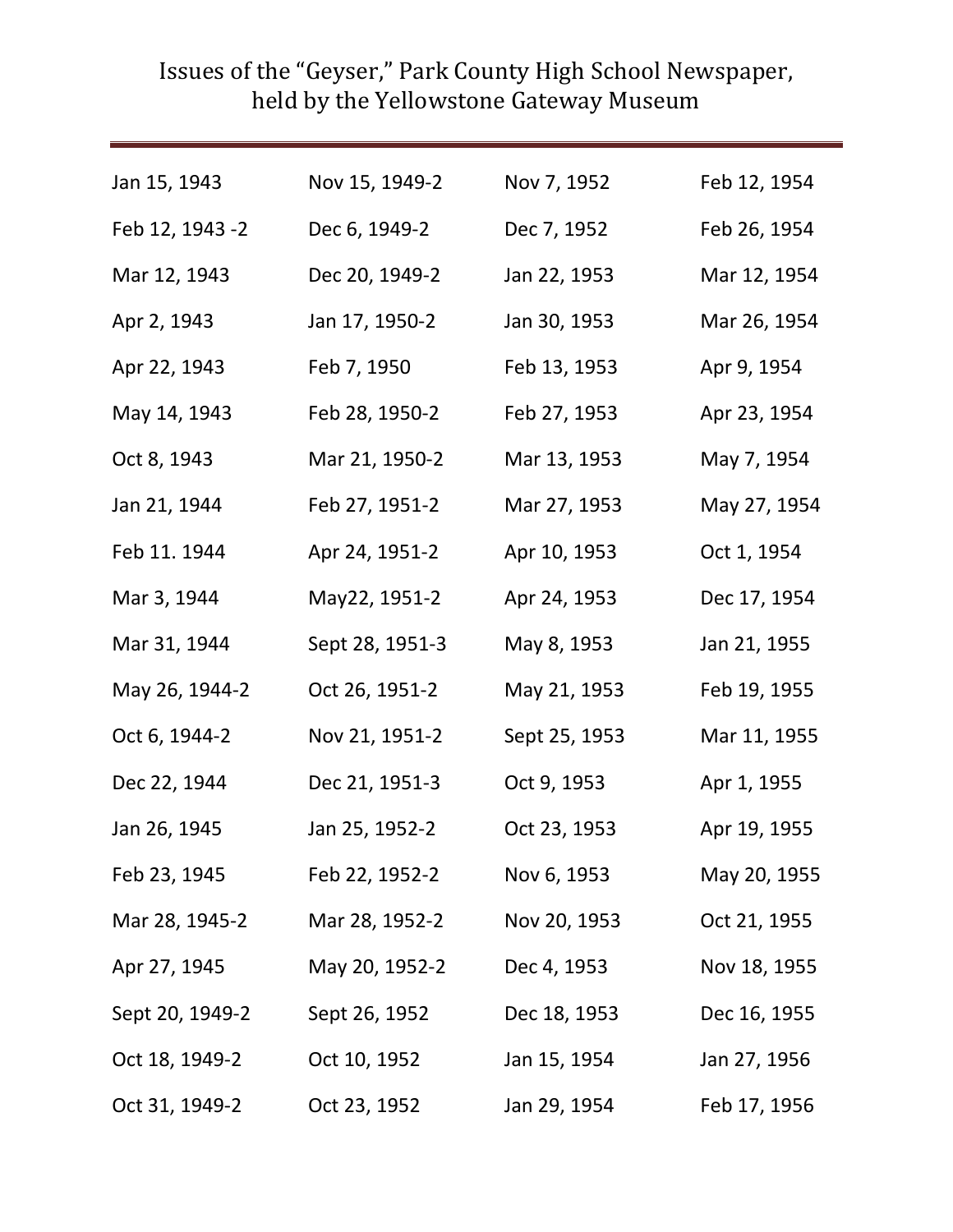| Mar 9, 1956    | Feb 13, 1959 | Mar 26, 1965   | Oct 13, 1972  |
|----------------|--------------|----------------|---------------|
| Mar 23, 1956   | Mar 20, 1959 | May 3, 1965    | Oct 31, 1972  |
| Apr 20, 1956   | Oct 19, 1959 | May 20, 1965   | Nov 28, 1972  |
| May 18, 1956   | Nov 16, 1959 | Oct 8, 1965    | Dec 19, 1972  |
| Nov 9, 1956    | Dec 11, 1959 | Nov 22, 1965   | Jan 12, 1973  |
| Nov 30, 1956   | Mar 31, 1960 | Dec 20, 1965   | Jan 26, 1973  |
| Dec 21, 1956   | Apr 22, 1960 | Feb 14, 1966-2 | Feb 21, 1973  |
| Jan 25, 1957   | Oct 21, 1960 | Mar 2, 1967    | Mar 23, 1973  |
| Feb 15, 1957   | Nov 16, 1962 | Nov 22, 1967   | Apr 6, 1973   |
| Mar 1, 1957    | Dec 21, 1962 | Mar 18, 1968   | Apr 27, 1973  |
| Mar 22, 1957   | Mar 25, 1963 | May 10, 1968   | May 16, 1973  |
| Apr 12, 1957   | May22, 1963  | May 28, 1968   | Sept 14, 1973 |
| May 17, 1957   | Oct 21, 1963 | Nov 1, 1968    | Sept 28, 1973 |
| Dec 13, 1957-2 | Nov 22, 1963 | Nov 25, 1968   | Oct 26, 1973  |
| Jan 24, 1958-2 | Dec 20, 1963 | Dec 20, 1968   | Nov 20, 1973  |
| Feb 14, 1958   | Feb 10, 1964 | Jan 10, 1969   | Jan 18, 1974  |
| Feb 21, 1958-2 | May 22, 1964 | Jan 31, 1969   | Feb 1, 1974   |
| Mar 14, 1958   | Oct 5, 1964  | Feb 25, 1969   | Mar 15, 1974  |
| Mar 28, 1958-2 | Oct 30, 1964 | Sept 1970      | Mar 29, 1974  |
| Apr 18, 1958   | Nov 23, 1964 | Dec 3, 1971    | Apr 11, 1974  |
| Jan 16, 1959   | Dec 21, 1964 | Sept 29, 1972  | May 10, 1974  |